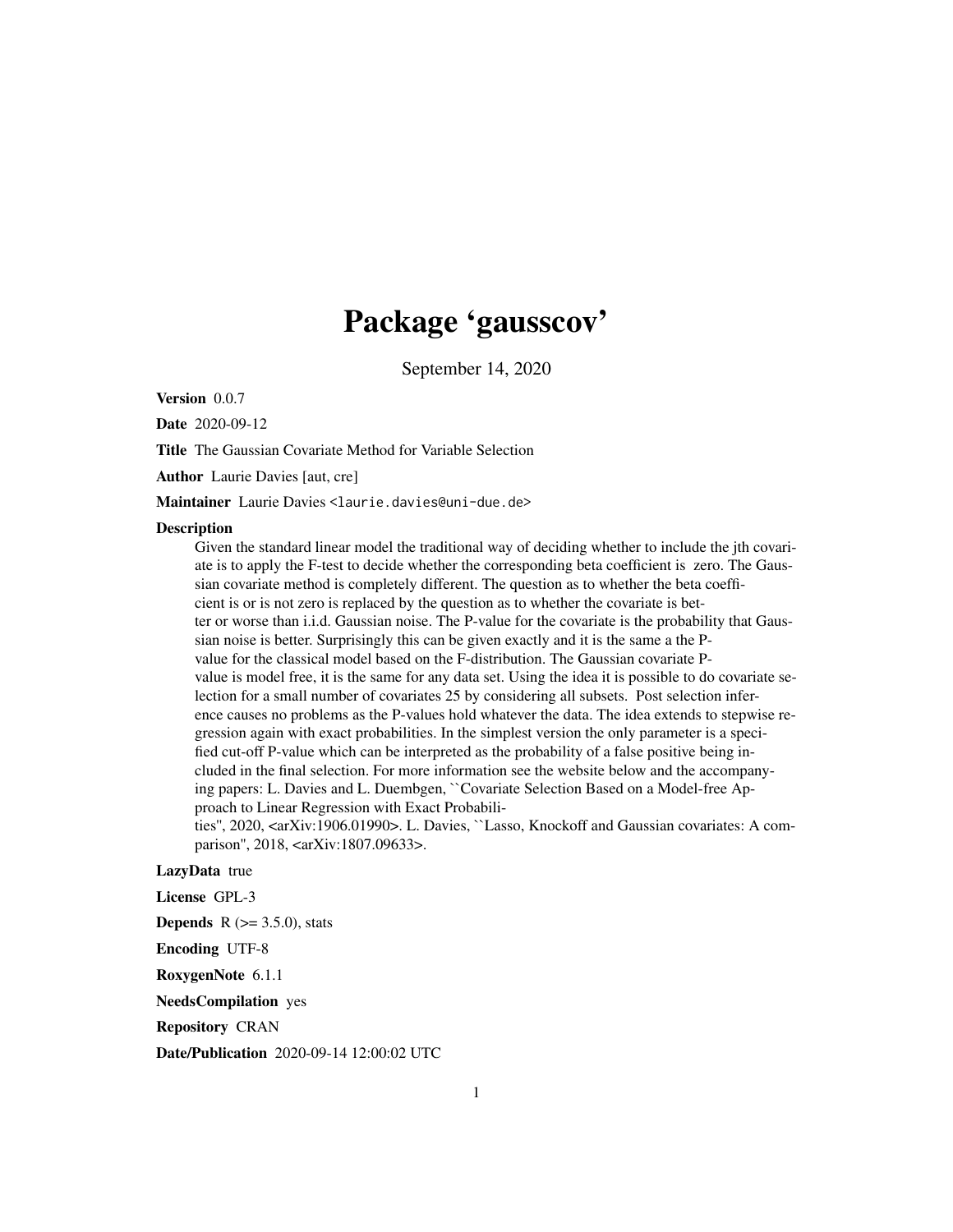# <span id="page-1-0"></span>R topics documented:

|          |  |  |  |  |  |  |  |  |  |  |  |  |  |  |  |  |  |  |  |  | $\overline{2}$ |
|----------|--|--|--|--|--|--|--|--|--|--|--|--|--|--|--|--|--|--|--|--|----------------|
|          |  |  |  |  |  |  |  |  |  |  |  |  |  |  |  |  |  |  |  |  | $\overline{3}$ |
|          |  |  |  |  |  |  |  |  |  |  |  |  |  |  |  |  |  |  |  |  | $\overline{4}$ |
|          |  |  |  |  |  |  |  |  |  |  |  |  |  |  |  |  |  |  |  |  | $\overline{4}$ |
| dentx    |  |  |  |  |  |  |  |  |  |  |  |  |  |  |  |  |  |  |  |  | 5              |
| denty    |  |  |  |  |  |  |  |  |  |  |  |  |  |  |  |  |  |  |  |  | 5              |
| f1st     |  |  |  |  |  |  |  |  |  |  |  |  |  |  |  |  |  |  |  |  | 6              |
| f2st     |  |  |  |  |  |  |  |  |  |  |  |  |  |  |  |  |  |  |  |  | $\overline{7}$ |
|          |  |  |  |  |  |  |  |  |  |  |  |  |  |  |  |  |  |  |  |  | 8              |
|          |  |  |  |  |  |  |  |  |  |  |  |  |  |  |  |  |  |  |  |  | 8              |
| fgr1st   |  |  |  |  |  |  |  |  |  |  |  |  |  |  |  |  |  |  |  |  | 9              |
| fgr2st   |  |  |  |  |  |  |  |  |  |  |  |  |  |  |  |  |  |  |  |  | <b>10</b>      |
|          |  |  |  |  |  |  |  |  |  |  |  |  |  |  |  |  |  |  |  |  | 10             |
|          |  |  |  |  |  |  |  |  |  |  |  |  |  |  |  |  |  |  |  |  | -11            |
|          |  |  |  |  |  |  |  |  |  |  |  |  |  |  |  |  |  |  |  |  | $\sqrt{12}$    |
|          |  |  |  |  |  |  |  |  |  |  |  |  |  |  |  |  |  |  |  |  |                |
|          |  |  |  |  |  |  |  |  |  |  |  |  |  |  |  |  |  |  |  |  |                |
|          |  |  |  |  |  |  |  |  |  |  |  |  |  |  |  |  |  |  |  |  | $-15$          |
|          |  |  |  |  |  |  |  |  |  |  |  |  |  |  |  |  |  |  |  |  | -16            |
|          |  |  |  |  |  |  |  |  |  |  |  |  |  |  |  |  |  |  |  |  |                |
|          |  |  |  |  |  |  |  |  |  |  |  |  |  |  |  |  |  |  |  |  |                |
|          |  |  |  |  |  |  |  |  |  |  |  |  |  |  |  |  |  |  |  |  | $-17$          |
| mel-temp |  |  |  |  |  |  |  |  |  |  |  |  |  |  |  |  |  |  |  |  | -18            |
|          |  |  |  |  |  |  |  |  |  |  |  |  |  |  |  |  |  |  |  |  | -18            |
|          |  |  |  |  |  |  |  |  |  |  |  |  |  |  |  |  |  |  |  |  |                |
|          |  |  |  |  |  |  |  |  |  |  |  |  |  |  |  |  |  |  |  |  | 20             |
|          |  |  |  |  |  |  |  |  |  |  |  |  |  |  |  |  |  |  |  |  |                |

abcql *American Business Cycle*

# Description

The 22 variables are quarterly data from 1919-1941 of the variables GNP72, CPRATE, COR-PYIELD, M1, M2, BASE, CSTOCK, WRICE67, PRODUR72, NONRES72, IRES72, DBUSI72, CDUR72, CNDUR72, XPT72, MPT72, GOVPUR72, NCSPDE72, NCSBS72, NCSCON72, CC-SPDE72 and CCSBS72. Each of these is given with 16 lags.

# Usage

abcql

# Format

A matrix of size 224 x 353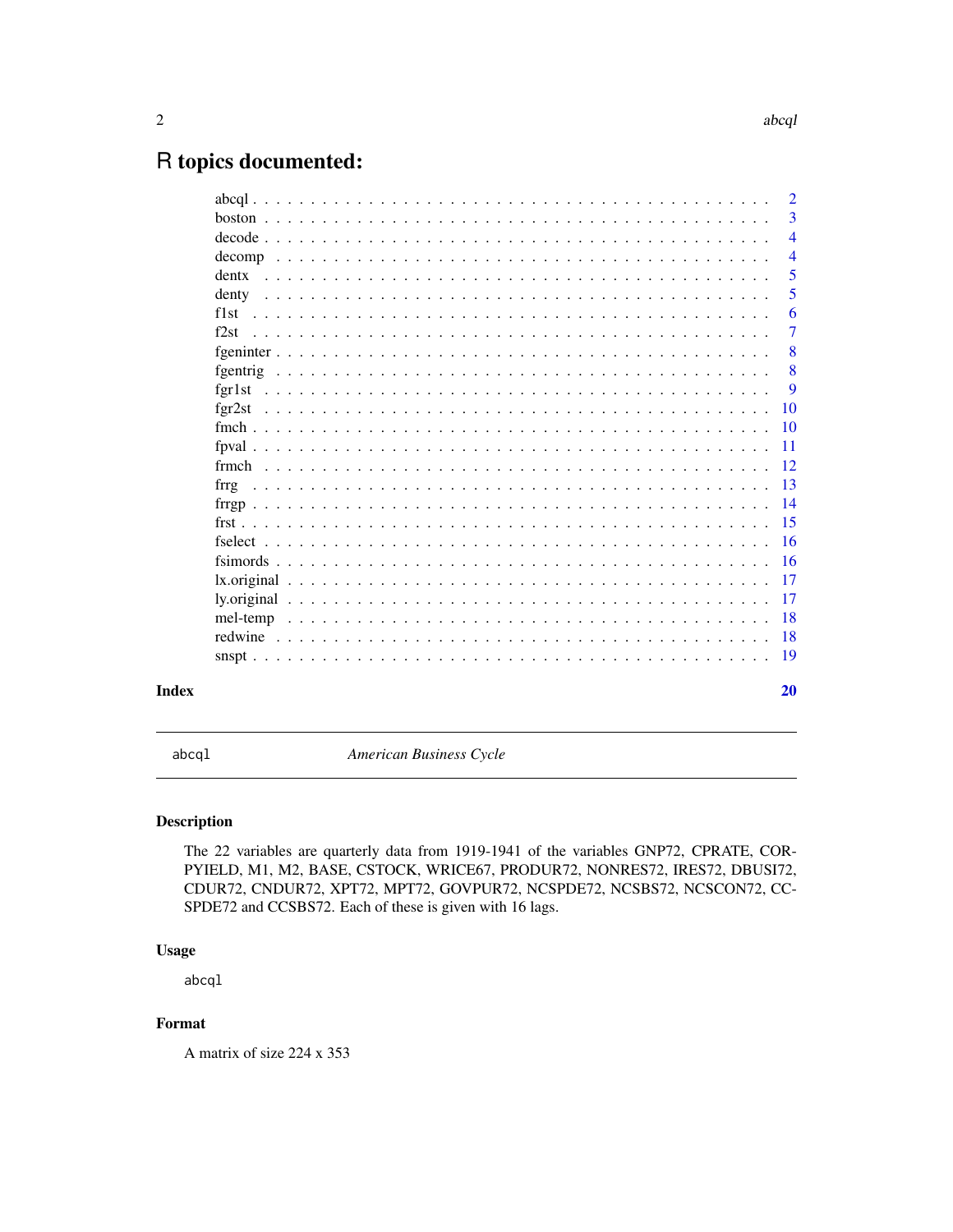#### <span id="page-2-0"></span>boston 3

#### Source

http://data.nber.org/data/abc/

boston *Boston data*

#### Description

This data set is part of the MASS package. The 14 columns are: crim per capita crime rate by town zn proportion of residential land zoned for lots over 25.000 sq.ft. indus proportion of non-residential business acres per town chas Charles River dummy variable (=1 if tract bounds rive; 0 otherwise) nox nitrogen oxides concentration (parts per 10 million) rm average number of rooms per dwelling age proportion of owner-occupied units built prior to 1940 dis weighted mean of distances to five Boston employment centres rad index of accessibility to radial highways tax full-value property-tax rate per \$10,000 ptration pupil-teacher ration by town black 100(Bk-0.63)^2 where Bk is the proportion of blacks by town lstat lower status of the population (percent) medv median value of owner occupies homes in \$1000s.

#### Usage

boston

# Format

A 506 x 14 matrix.

#### Source

R package MASS https://cran.r-project.org/web/packages/available\_packages\_by\_name.html

# References

MASS Support Functions and Datasets for Venables and Ripley's MASS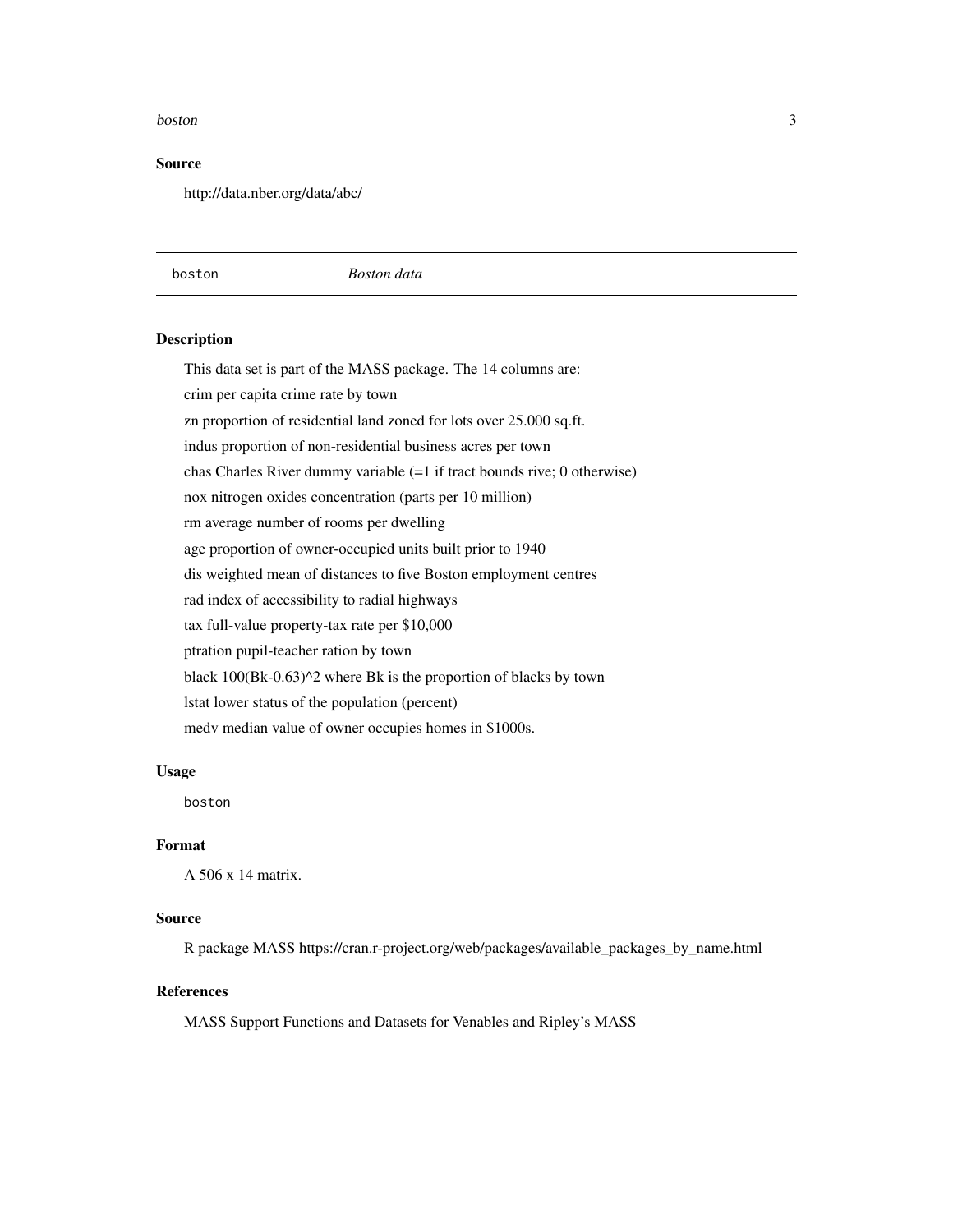<span id="page-3-0"></span>

Decodes the number of a subset selected by flmmdch to give the covariates

# Usage

decode(j, k)

# Arguments

| The number of the subset |
|--------------------------|
| The number of covariates |

# Value

set A binary vector giving the covariates

# Examples

a<-decode(19,8)

decomp *decompose a given interaction ic into its component parts*

# Description

decompose a given interaction ic into its component parts

#### Usage

decomp(ic, k, ord)

# Arguments

| ic  | The number of the interaction                                                                          |
|-----|--------------------------------------------------------------------------------------------------------|
| k   | The number of covariates of x if intercept=FALSE in fgeninter, this number plus<br>1 if intercept=TRUE |
| ord | The order of the interactions                                                                          |

# Value

decom The component parts of the interaction.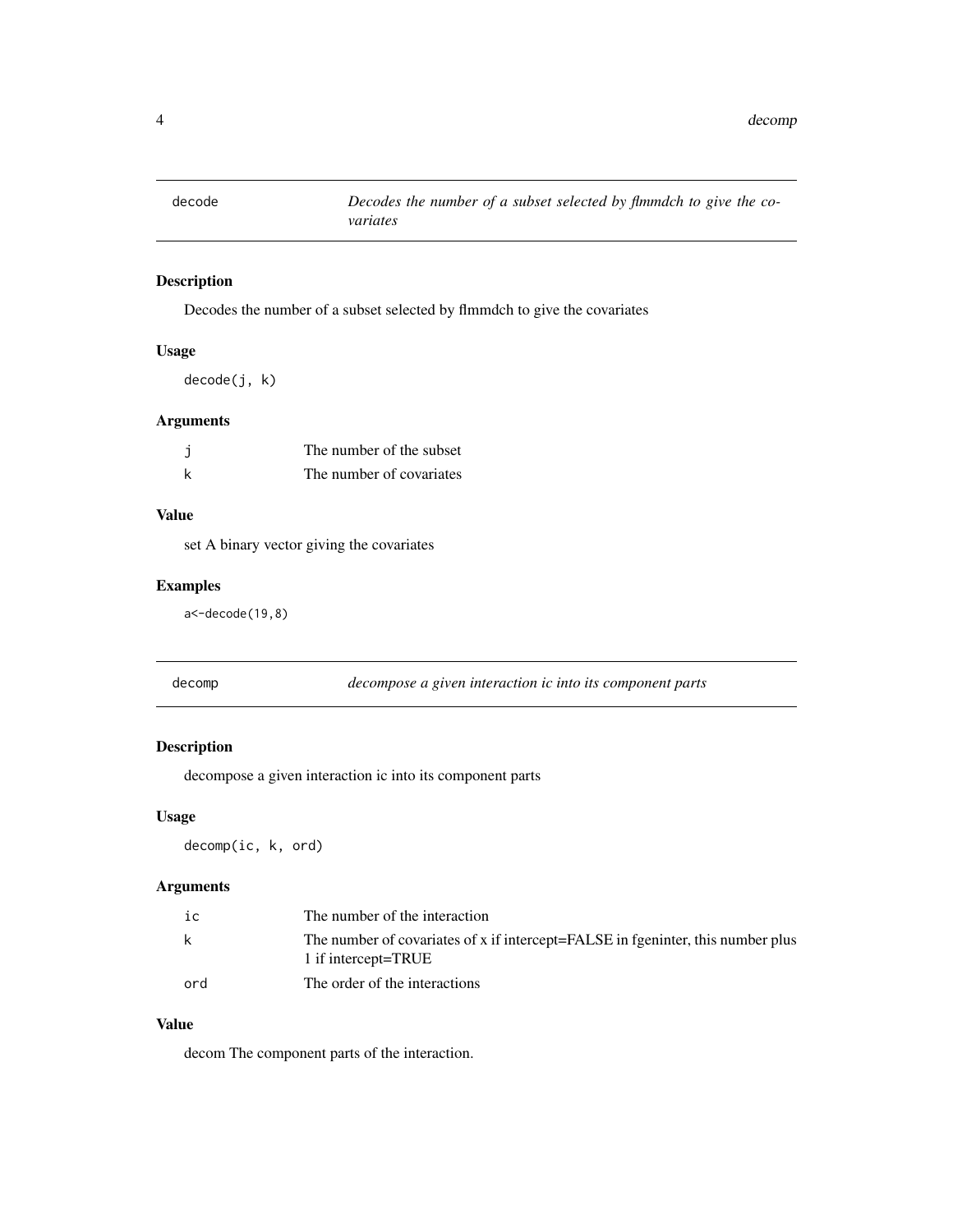#### <span id="page-4-0"></span>dentx 5

#### Examples

a<-decomp(7783,14,8)

#### dentx *Dental data, the 20 covariates*

#### Description

These are the covariates in a 8x3x5 ANOVA table together with 7 interaction terms. There were eight different gold alloys, three different methods of preparation and five different dentists who prepared the filling .The covariates 1:7 are the gold used, the covariate 8:9 are the method of condensation, the covariates 10:13 are the dentists. The covariates 14:20 are interaction terms for observations 14, 90, 93,96, 103 119 and 120. have interaction terms. with.

#### Usage

dentx

# Format

A matrix of dimension 120x20

#### Source

Towards robust analysis of variance, Seheult, A.H. and Tukey, J.W. (2001)

# References

Towards robust analysis of variance. Seheult, A.H. and Tukey, J.W. In Saleh, A.K.M.E., editor, Data Analysis from Statistical Foundations: A Festschrift in Honor of the 75th Birthday of D.A.S. Fraser, (2001), 217–244.

denty *Dental data, hardness*

### Description

This is the dependent variable, the hardness of a dental gold filling in a 8x3x5 ANOVA table with. There were eight different gold alloys, three different methods of preparation and five different dentists who prepared the filling .

#### Usage

denty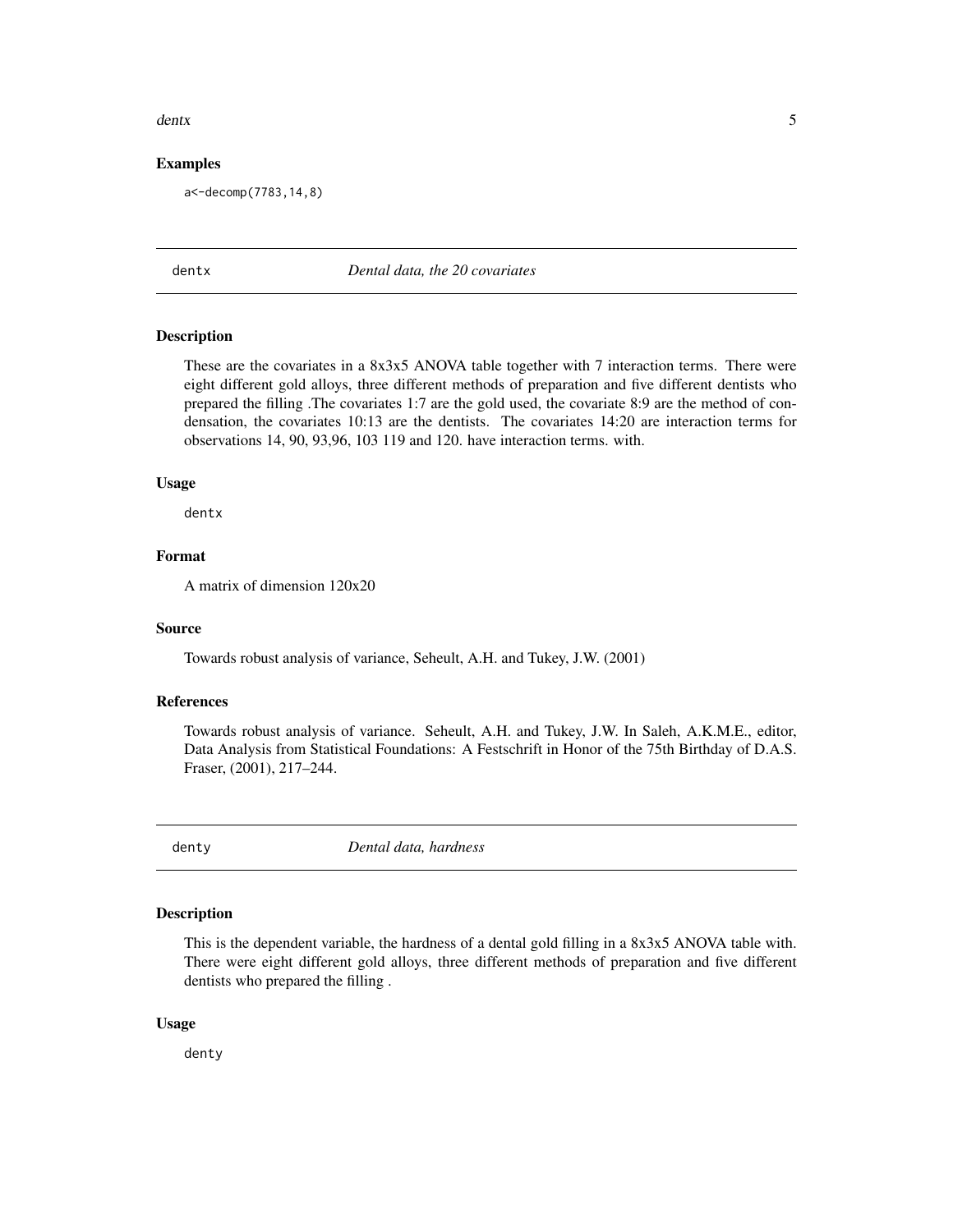# <span id="page-5-0"></span>Format

A vector of length 120

#### Source

Towards robust analysis of variance, Seheult, A.H. and Tukey, J.W. (2001)

# References

Towards robust analysis of variance. Seheult, A.H. and Tukey, J.W. In Saleh, A.K.M.E., editor, Data Analysis from Statistical Foundations: A Festschrift in Honor of the 75th Birthday of D.A.S. Fraser, (2001), 217–244.

#### f1st *Stepwise selection of covariates*

# Description

Stepwise selection of covariates

#### Usage

f1st(y,x,p0=0.01,nu=1,km=0,mx=20,kx=0,sub=F,inr=T,xinr=F)

# Arguments

| y    | Dependent variable                                             |
|------|----------------------------------------------------------------|
| X    | Covariates                                                     |
| p0   | The P-value cut-off                                            |
| nu   | The order statistic of Gaussian covariates used for comparison |
| km   | The maximum number of included covariates                      |
| mx   | The maximum number covariates for an all subset search         |
| kx.  | The excluded covariates                                        |
| sub  | Logical if TRUE best subset selected to include intercept      |
| inr  | Logical if TRUE include intercept if not present               |
| xinr | Logical if TRUE intercept already presentt                     |

# Value

pv The in order selected covariates, the regression coefficients, the P-values, the standard P-values.

res The residuals

stpv The in order stepwise P-values, sum of squared residuals and the percentage sum of squared residuals explained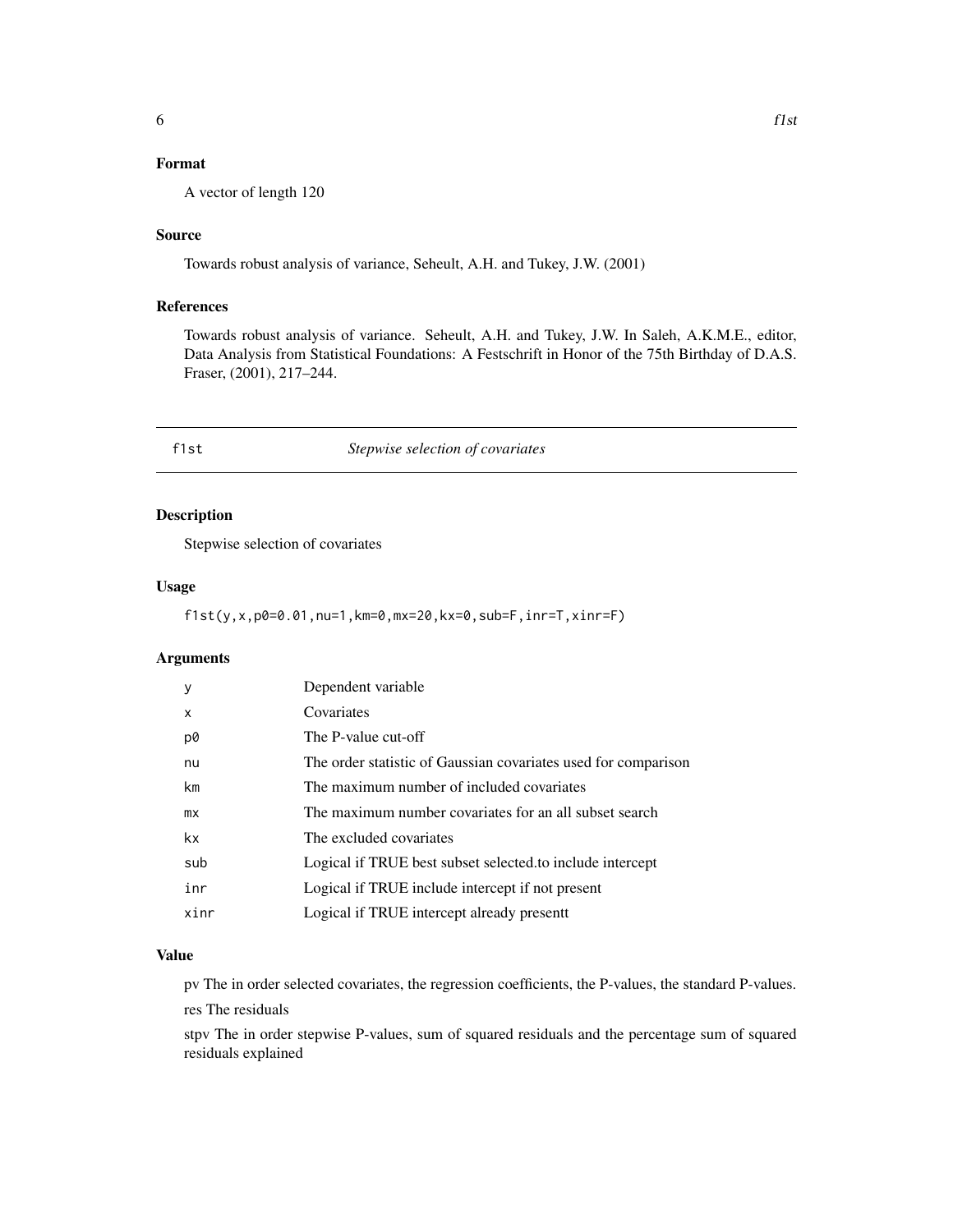# <span id="page-6-0"></span>f2st  $\frac{1}{2}$  1

# Examples

```
data(boston)
bostint<-fgeninter(boston[,1:13],2)[[1]]
a<-f1st(boston[,14],bostint,km=10,sub=TRUE,inr=FALSE,xinr=TRUE)
```
# f2st *Repeated stepwise selection of covariates*

# Description

Repeated stepwise selection of covariates

# Usage

f2st(y,x,p0=0.01,nu=1,km=0,mx=20,kx=0,lm=9^9,sub=F,inr=T,xinr=F)

# Arguments

| y            | Dependent variable                                             |
|--------------|----------------------------------------------------------------|
| $\mathsf{x}$ | Covariates                                                     |
| p0           | The P-value cut-off                                            |
| nu           | The order statistic of Gaussian covariates used for comparison |
| km           | The maximum number of included covariates                      |
| lm           | The maximum number of linear approximations                    |
| mx           | The maximum number of covariates for an all subset search      |
| kx           | The excluded covariates                                        |
| sub          | Logical if TRUE choose the best subset                         |
| inr          | Logical if TRUE include intercept                              |
| xinr         | Logical if TRUE intercept already included                     |

# Value

pv In order, the number of linear approximation, the included covariates, the P-values, sum of squared residuals .

```
data(boston)
bostint<-fgeninter(boston[,1:13],2)[[1]]
a<-f2st(boston[,14],bostint)
```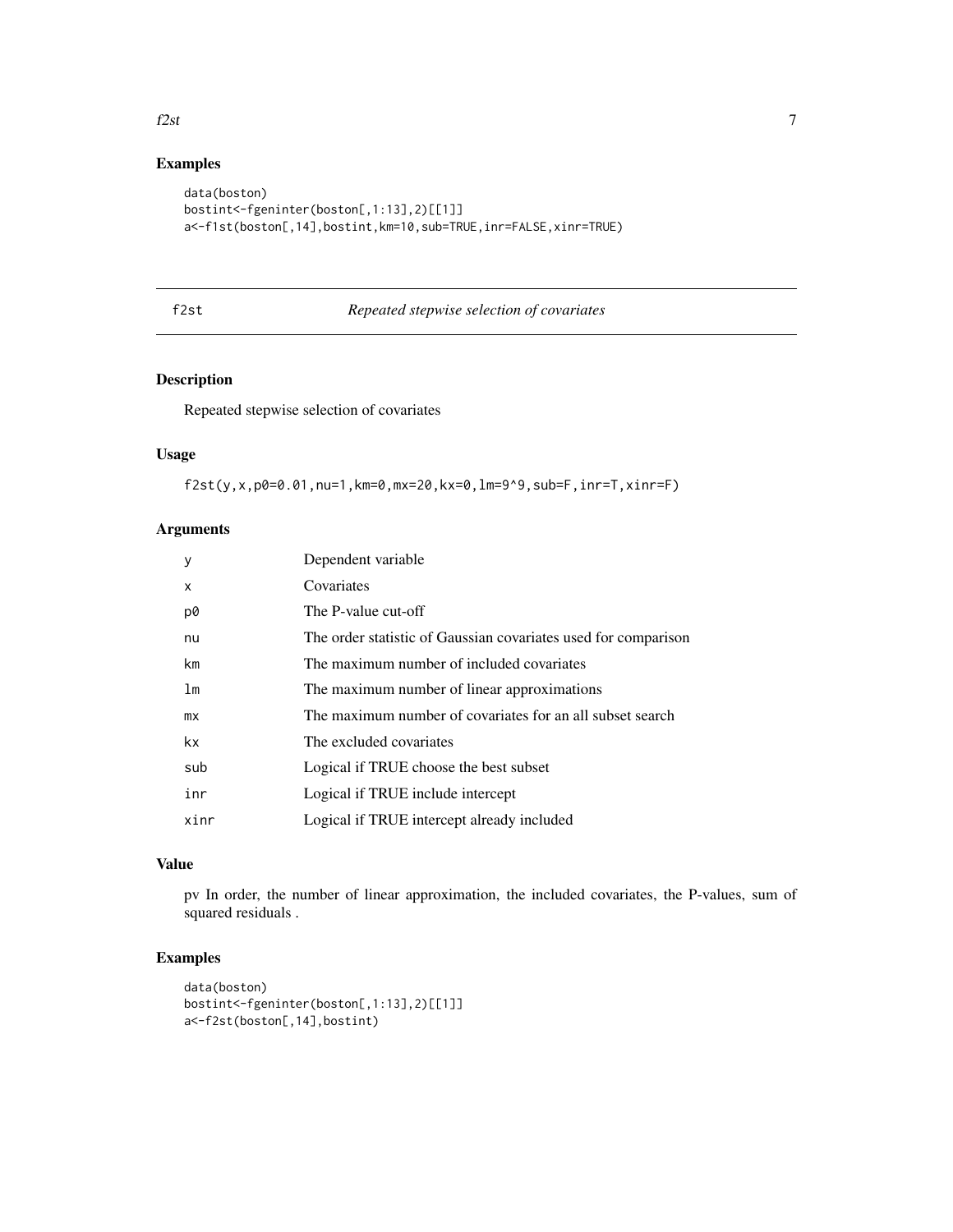<span id="page-7-0"></span>

Generates all interactions of degree at most ord

# Usage

fgeninter(x, ord, inr =  $T$ )

# Arguments

| X   | Covariates                   |
|-----|------------------------------|
| ord | Order of interactions        |
| inr | Logical to include intercept |

# Value

xx All interactions of order at most ord.

# Examples

data(boston) bostinter<-fgeninter(boston[,1:13],7)[[1]]

fgentrig *generation of sine and cosine functions*

# Description

Generates the sine and cosine functions of order j, j=1,...,m.

### Usage

fgentrig(n,m)

# Arguments

| - n | Sample size                   |
|-----|-------------------------------|
| m   | m sine and m cosine functions |

# Value

x The functions  $sin(p i^* j^*(1:n)/n)$  and  $cos(p i^* j^*(1:n)/n)$  for j=1,...,m.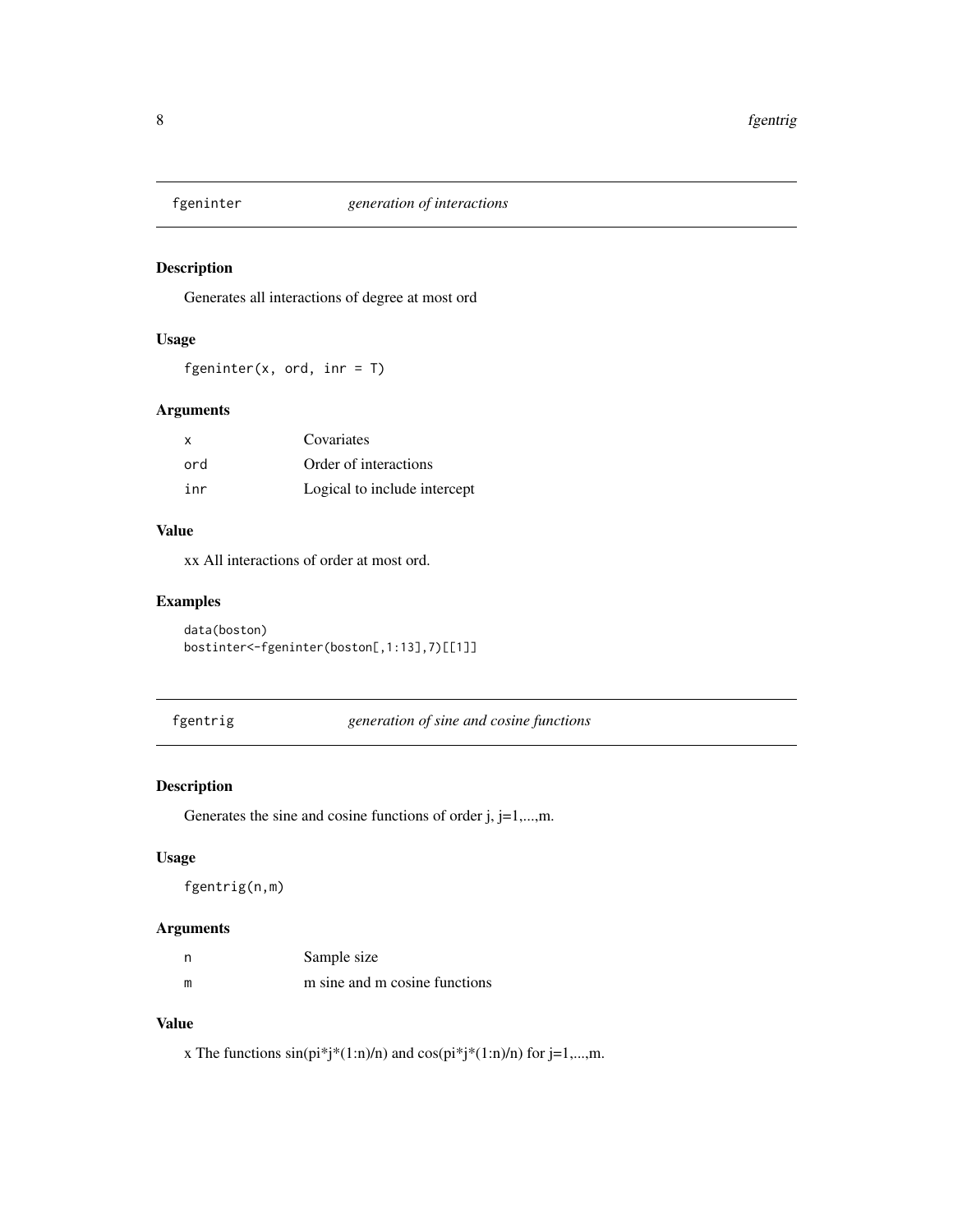#### <span id="page-8-0"></span>fgr1st 9

# Examples

```
trig100<-fgentrig(100,50)[[1]]
```
fgr1st *Calculates an independence graph using stepwise selection*

# Description

Calculates an independence graph using stepwise selection

# Usage

fgr1st(x,p0=0.01,km=0,nu=1,nedge=10^6,inr=T,dr=F)

# Arguments

| x     | The variables                                                             |
|-------|---------------------------------------------------------------------------|
| p0    | Cut-off p-value                                                           |
| km    | Maximum number selected variables for each node                           |
| nu    | Order statistic                                                           |
| nedge | Maximum number of edges                                                   |
| inr   | Logical, if TRUE include an intercept                                     |
| dr    | Logical, if TRUE $(a,b)$ and $(b,a)$ , a not equal b, are different edges |

# Value

ned Number of edges

edg The edges for each node in the graph

```
data(boston)
a<-fgr1st(boston[,1:13])
```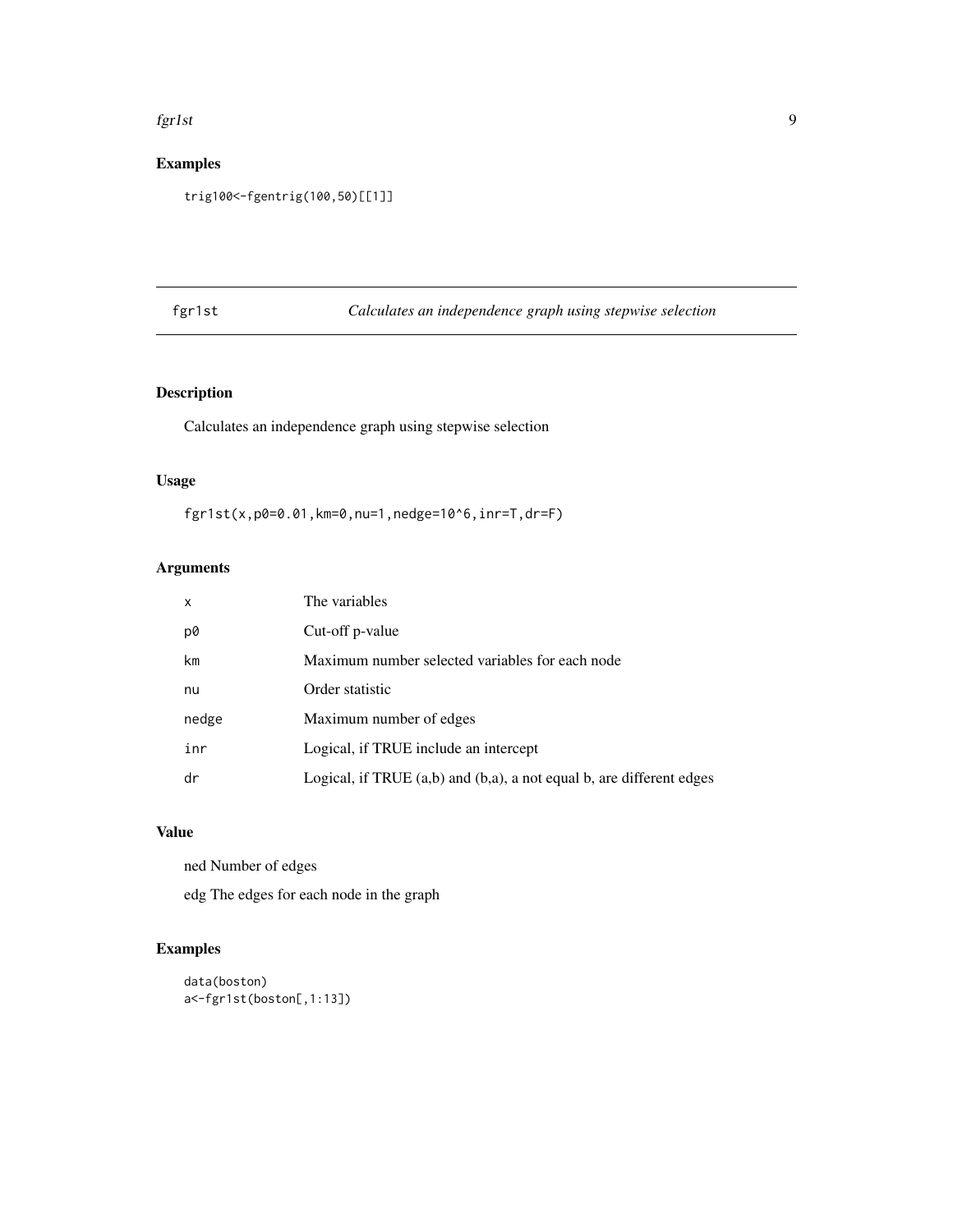<span id="page-9-0"></span>

Calculates a dependency graph using repeated Gaussian stepwise selection

# Usage

fgr2st(x,p0=0.01,km=0,nu=1,nedge=10^6,inr=T,dr=F)

# Arguments

| The variables                                                             |
|---------------------------------------------------------------------------|
| Cut-off P-value                                                           |
| Maximum number selected variables for each node                           |
| The order statistic of Gaussian covariates used for comparison.           |
| Maximum number of edges                                                   |
| Logical, if TRUE include an intercept                                     |
| Logical, if TRUE $(a,b)$ and $(b,a)$ , a not equal b, are different edges |
|                                                                           |

# Value

ned Number of edges edg List of edges

# Examples

```
data(redwine)
a<-fgr2st(redwine[,1:11])
```
fmch *Calculates all subsets where each included covariate is significant.*

#### Description

It sel =TRUE it calls fselect and removes all such subsets which are a subset of some other selected subset. The remaining ones are ordered according to the sum of squared residuals

# Usage

```
fmch(y,x,p0=0.01,q=-1,ind=0,sel=T,inr=T,xinr=F)
```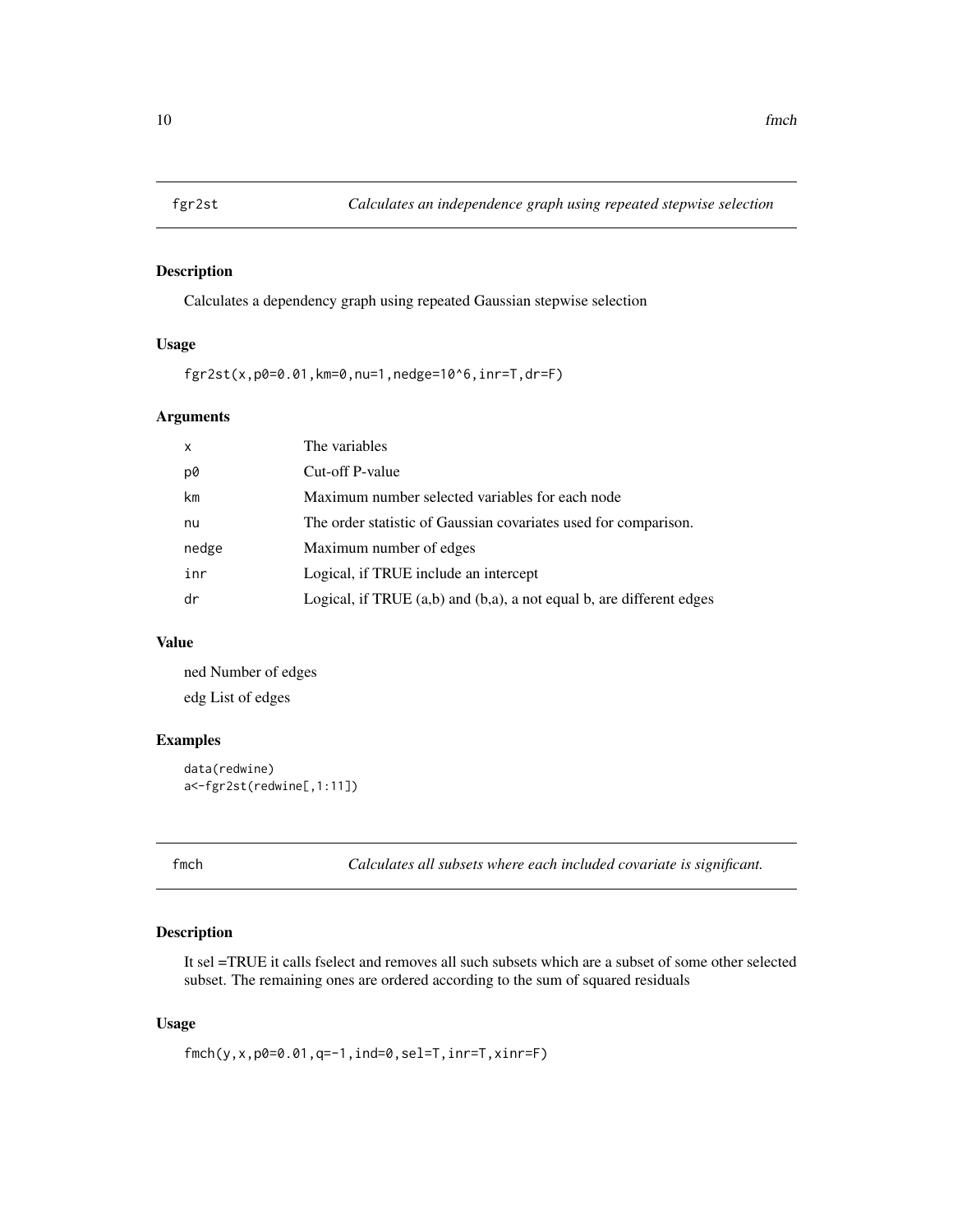#### <span id="page-10-0"></span>fpval the contract of the contract of the contract of the contract of the contract of the contract of the contract of the contract of the contract of the contract of the contract of the contract of the contract of the cont

# Arguments

|      | The dependent variable                                       |
|------|--------------------------------------------------------------|
| X    | The covariates                                               |
| p0   | Cut-off p-value for significance                             |
| q    | The number of covarities from which to choose                |
| ind  | Indices of subset for which all subsets are to be considered |
| sel  | If TRUE calls fselect to removes all subsets of chosen sets  |
| inr  | If TRUE to include intercept                                 |
| xinr | If TRUE intercept already included                           |

## Value

nv List of subsets with number of covariates and sum of squared residuals

# Examples

data(redwine) nvv<-fmch(redwine[,12],redwine[,1:11])

| fpval | Calculates the regression coefficients, the P-values and the standard |  |
|-------|-----------------------------------------------------------------------|--|
|       | P-values for the chosen subset ind                                    |  |

# Description

Calculates the regression coefficients, the P-values and the standard P-values for the chosen subset ind.

# Usage

fpval(y,x,ind,q,inr=T,xinr=F)

# Arguments

|                           | The dependent variable                                             |
|---------------------------|--------------------------------------------------------------------|
| $\boldsymbol{\mathsf{x}}$ | The covariates                                                     |
| ind                       | The subset of the covariates x for which the P-values are required |
| q                         | The total number of covariates from which ind was chosen           |
| inr                       | Logical If TRUE intercept to be included                           |
| xinr                      | If TRUE intercept already included, overrides inr                  |

# Value

apv In order the subset ind, the regression coefficients, the P-values, the standard P-values. res The residuals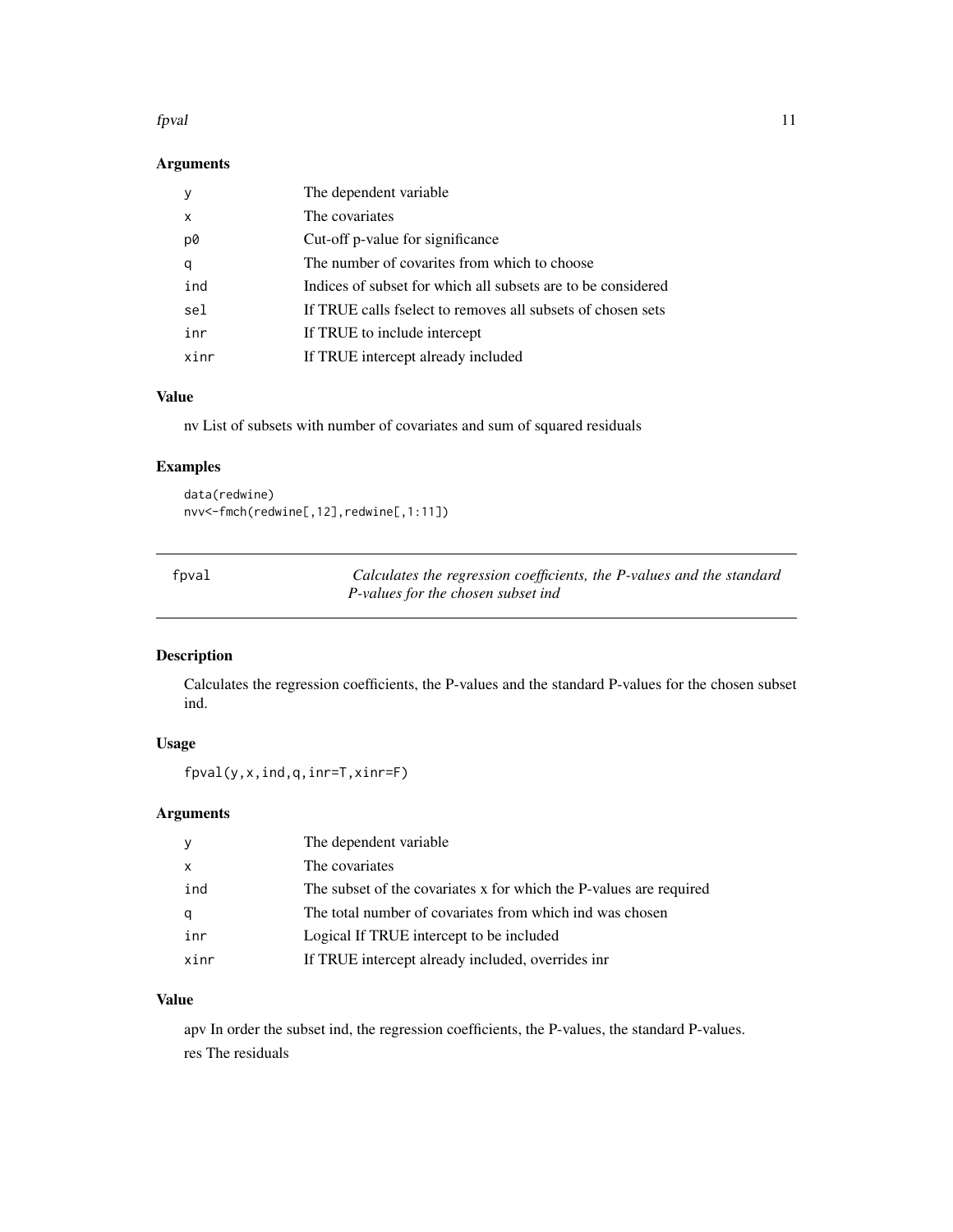# Examples

```
data(boston)
a<-fpval(boston[,14],boston[,1:13],c(1,2,4:6,8:13),13)
```

| ٠ |  |
|---|--|

framath **Robust selection of covariates using Huber's psi-funtion or Hampel's** *redescending psi-function based on all subsets*

# Description

Calculates all possible subsets and selects those where each included covariate is significant using a robustified version of flmmdch.R

#### Usage

frmch(y,x,cn=1,cnr=c(2,4,8),p0=0.01,q=-1,sg=0,ind=0,sel=T,inr=T,xinr=F,red=F)

# Arguments

| y    | Dependent variable                                              |
|------|-----------------------------------------------------------------|
| X    | Covariates                                                      |
| cn   | Constant for Huber's psi-function                               |
| cnr  | Constants for for Hampel's three part redescending psi-function |
| p0   | The P-value cut-off                                             |
| q    | The numer of covariates available                               |
| sg   | The scale parameter                                             |
| ind  | The subset for which the results are required                   |
| sel  | Logical, if TRUE remove all subsets of chosen sets              |
| inr  | Logical if TRUE include intercept                               |
| xinr | Logical If TRUE intercept already included                      |
| red  | Logical If true Hampel's three part redescending psi function   |

# Value

nv List of subsets with number of covariates and scale.

```
data(boston)
a<-frmch(boston[,14],boston[,1:6])
ind<-decode(57,6)
```
<span id="page-11-0"></span>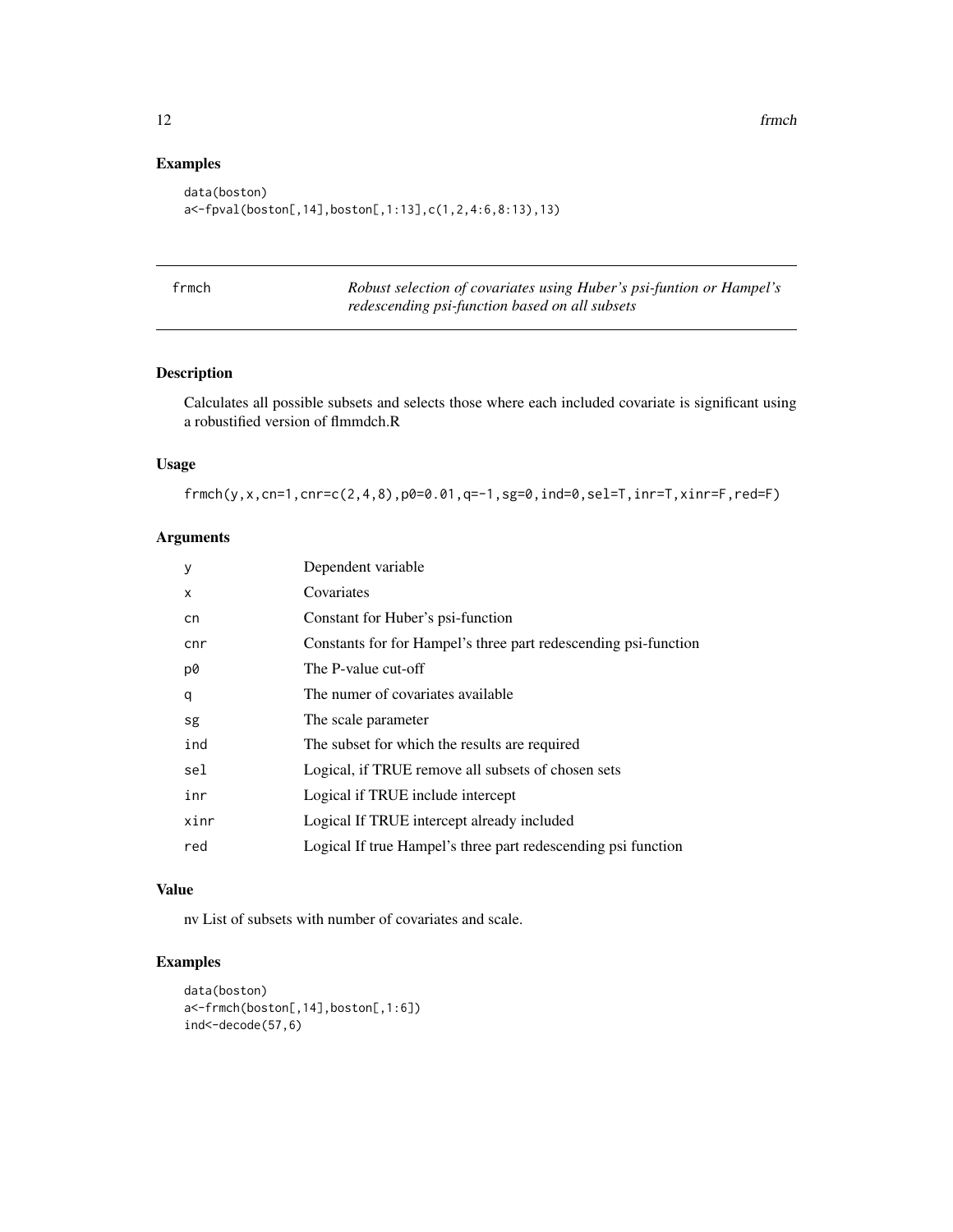<span id="page-12-0"></span>

Robust regression using Huber's psi-function or Hampel's redescending psi-function without Pvalues

# Usage

```
frrg(y,x,cn=1,cnr=c(2,4,8),sg=0,scale=T,inr=T,xinr=F,red=F)
```
# Arguments

| y            | Dependent variable                                                        |
|--------------|---------------------------------------------------------------------------|
| $\mathsf{x}$ | Covariates                                                                |
| cn           | Tuning parameter for Huber's psi-function                                 |
| cnr          | Tuning constants for Hampel's three part redescending psi function        |
| sg           | Scale                                                                     |
| scale        | Logical, if TRUE calculates sg simultaneously, otherwise keeps initial sg |
| inr          | Logical if TRUE to include intercept                                      |
| xinr         | Logical if TRUE intercept already included                                |
| red          | Logical If TRUE Hampel's three part redescending psi function             |

# Value

beta Regression coefficients

res Residuals

sg Scale

rho Sums of rho, psi and psi1 functions.

```
data(boston)
a<-frrg(boston[,14],boston[,1:13])
```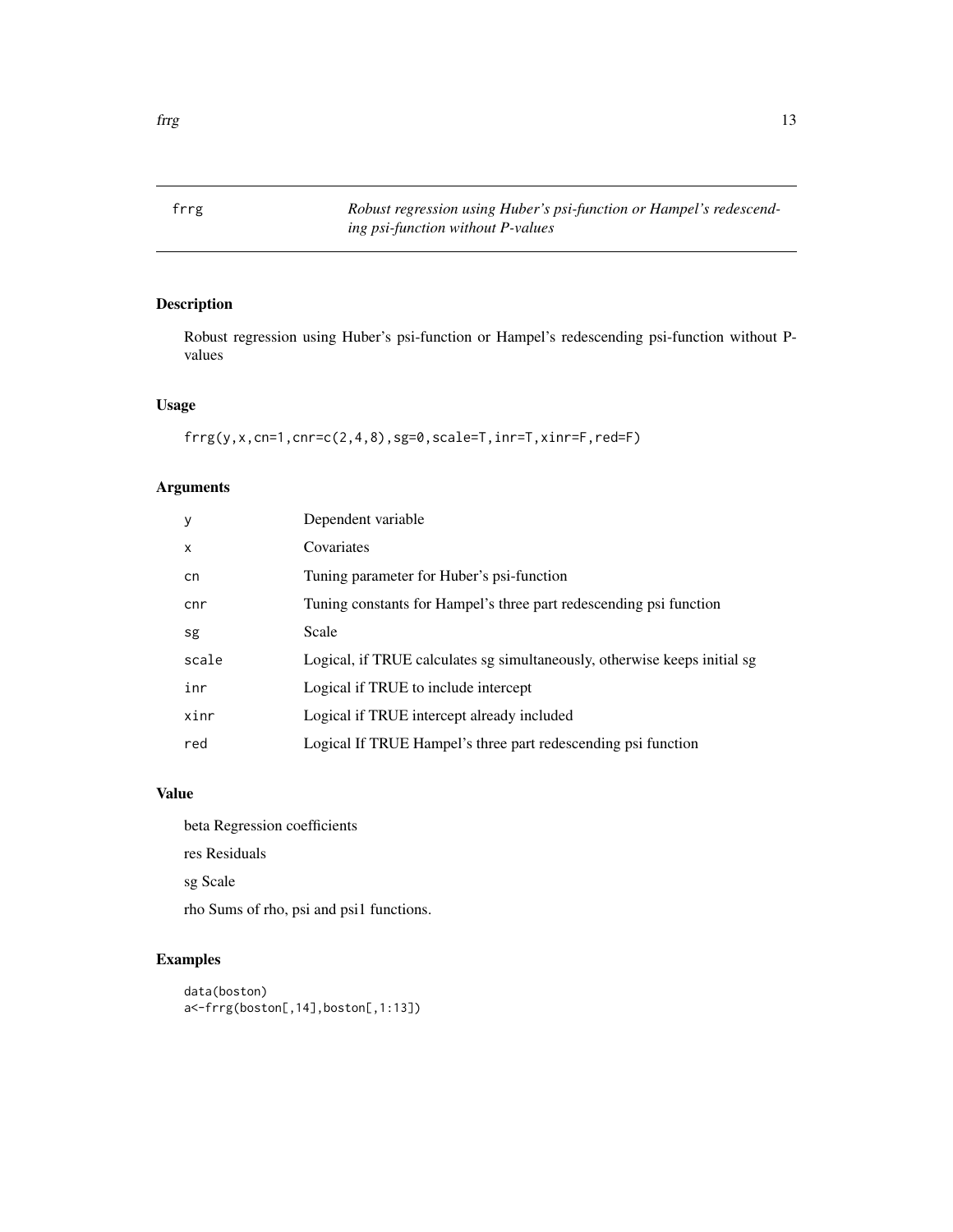<span id="page-13-0"></span>

Robust regression using Huber's psi-function or Hampel's three part redescending psi-function providing P-values

# Usage

```
frrpg(y,x,cn=1,cnr=c(2,4,8),sg=0,q=-1,ind=0,scale=T,inr=T,xinr=F,red=F)
```
# Arguments

| y     | Dependent variable                                                  |
|-------|---------------------------------------------------------------------|
| X     | Covariates                                                          |
| cn    | Tuning constant for Huber's psi-function                            |
| cnr   | Thuning constants for Hampel's three part redescending psi function |
| sg    | Scale                                                               |
| q     | The number of covariates available                                  |
| ind   | The subset of covariates for which the results are required         |
| scale | Logical. If TRUE sclae sg recaculted                                |
| inr   | Logical, TRUE to include intercept                                  |
| xinr  | Logical TRUE if x already includes intercept                        |
| red   | Logical It true Hampel's three part redescending psi function       |

#### Value

ppi In order the subset ind, the regression coefficients, the P-values, the standard P-values

res Residuals

sig Scale

rho Sums of rho, psi and psi1 functions.

```
data(boston)
a<-frrgp(boston[,14],boston[,1:13])
```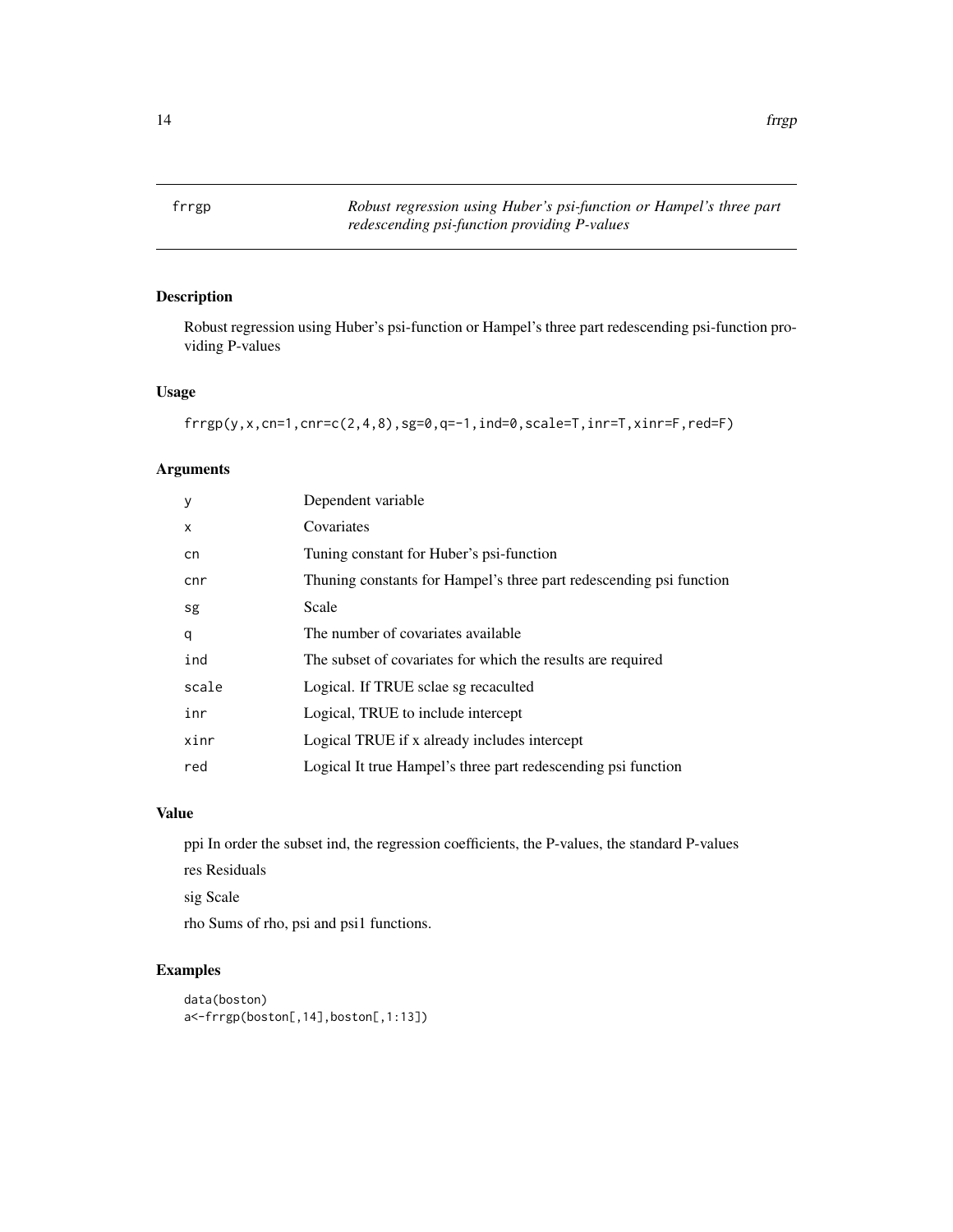Robust stepwise selection of covariates

# Usage

frst(y,x,cn=1,cnr=c(2,4,8),p0=0.01,sg=0,nu=1,km=0,mx=20,kx=0,sub=F,inr=T,xinr=F,red=F)

# Arguments

| У            | Dependent variable                                                                 |
|--------------|------------------------------------------------------------------------------------|
| $\mathsf{x}$ | Covariates                                                                         |
| cn           | The constnat for Huber's psi-function                                              |
| cnr          | The constants for Hampel's three part redescending psi function                    |
| p0           | The P-value cut-off                                                                |
| sg           | Scale value of residuals                                                           |
| nu           | The order for calculating the P-value                                              |
| km           | The maximum number of included covariates                                          |
| mx           | The maximum number of included covariates if the option subset $=$ TRUE is<br>used |
| kx.          | The excluded covariates                                                            |
| sub          | Logical, if TRUE best subset selected                                              |
| inr          | Logical TRUE to include intercept                                                  |
| xinr         | Logical TRUE if intercept already included                                         |
| red          | Logical If true Hampel's three part redescending psi function                      |
|              |                                                                                    |

# Value

pv In order the subset ind, the regression coefficients, the P-values, the standard P-values.

res The residuals

stpv The stepwise regression results: covariate, P-value and scale

```
data(boston)
a<-frst(boston[,14],boston[,1:13])
```
<span id="page-14-0"></span>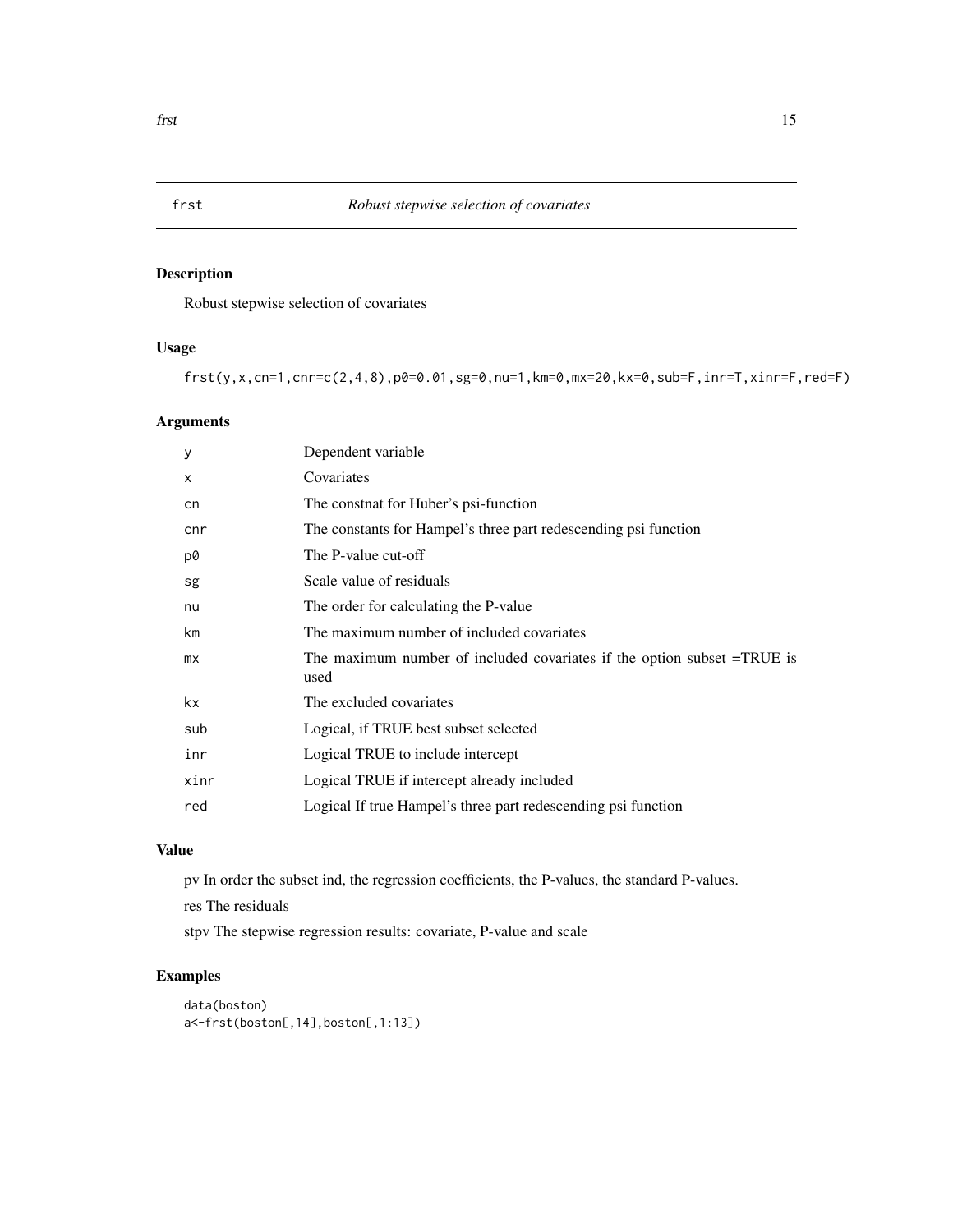<span id="page-15-0"></span>

All subsets which are a subset of a specified subset are removed. The remaining subsets are ordered by the sum of squares of the residuals

# Usage

fselect(nv, k)

# Arguments

| nv | The subsets specified by fmch |
|----|-------------------------------|
|    | The variables                 |

# Value

ind The selected subsets.

#### Examples

```
nv<-c(650,1962,160,1033,394,1730,577,1839,334)
nv<-matrix(nv,ncol=3)
a<-fselect(nv,11)
```

| fsimords | Simulates the number of false positives for given dimensions $(n, k)$ and |
|----------|---------------------------------------------------------------------------|
|          | given order statistics nu                                                 |

# Description

Simulates the number of false positives for given dimensions (n,k) and given order statistics nu

#### Usage

```
fsimords(n, k, p0 , nu, km, nsim = 500)
```
# Arguments

|      | The dimension of dependent variable   |
|------|---------------------------------------|
| k    | The number of covariates              |
| p0   | Cut-off p-value                       |
| nu   | The order statistics                  |
| km   | Maximum number of selected covariates |
| nsim | Number of simulations                 |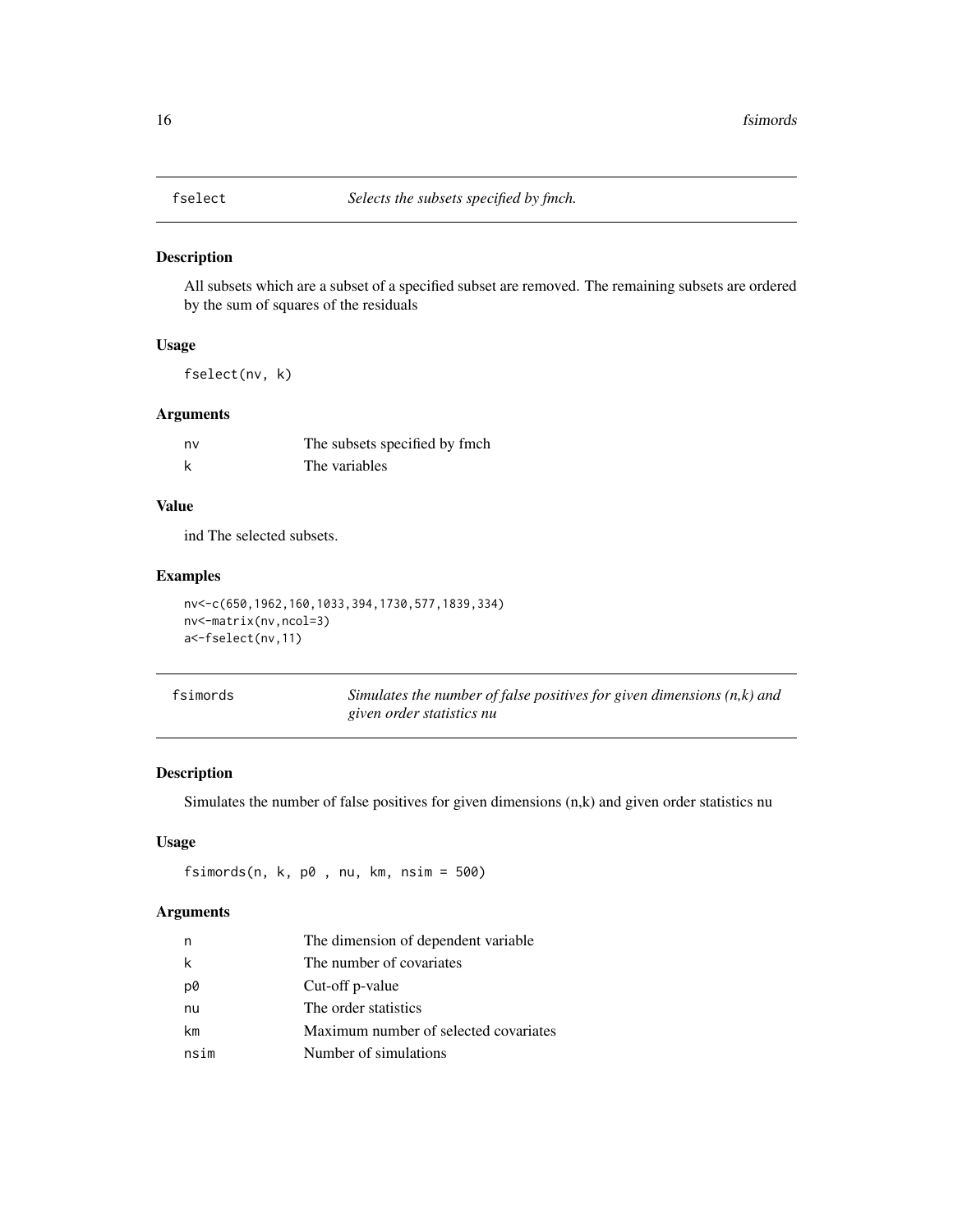# <span id="page-16-0"></span>lx.original 17

# Value

p Histogram of number of false positives.

mn Mean number of false positives.

ss Standard deviation of number of false positives

#### Examples

a<-fsimords(100,100,0.01,c(5,10),15,nsim=100)

lx.original *Leukemia data*

# Description

The measurements of gene expression of 3571 genes.

# Usage

lx.original

# Format

A 72 x 3571 matrix

#### Source

http://stat.ethz.ch/~dettling/bagboost.html

# References

Boosting for tumor classification with gene expression data. Dettling, M. and Buehlmann, P. Bioinformatics, 2003,19(9):1061–1069.

# Description

The 72 persons, 25 with leukemia (=1) and 47 controls (=0).

# Usage

ly.original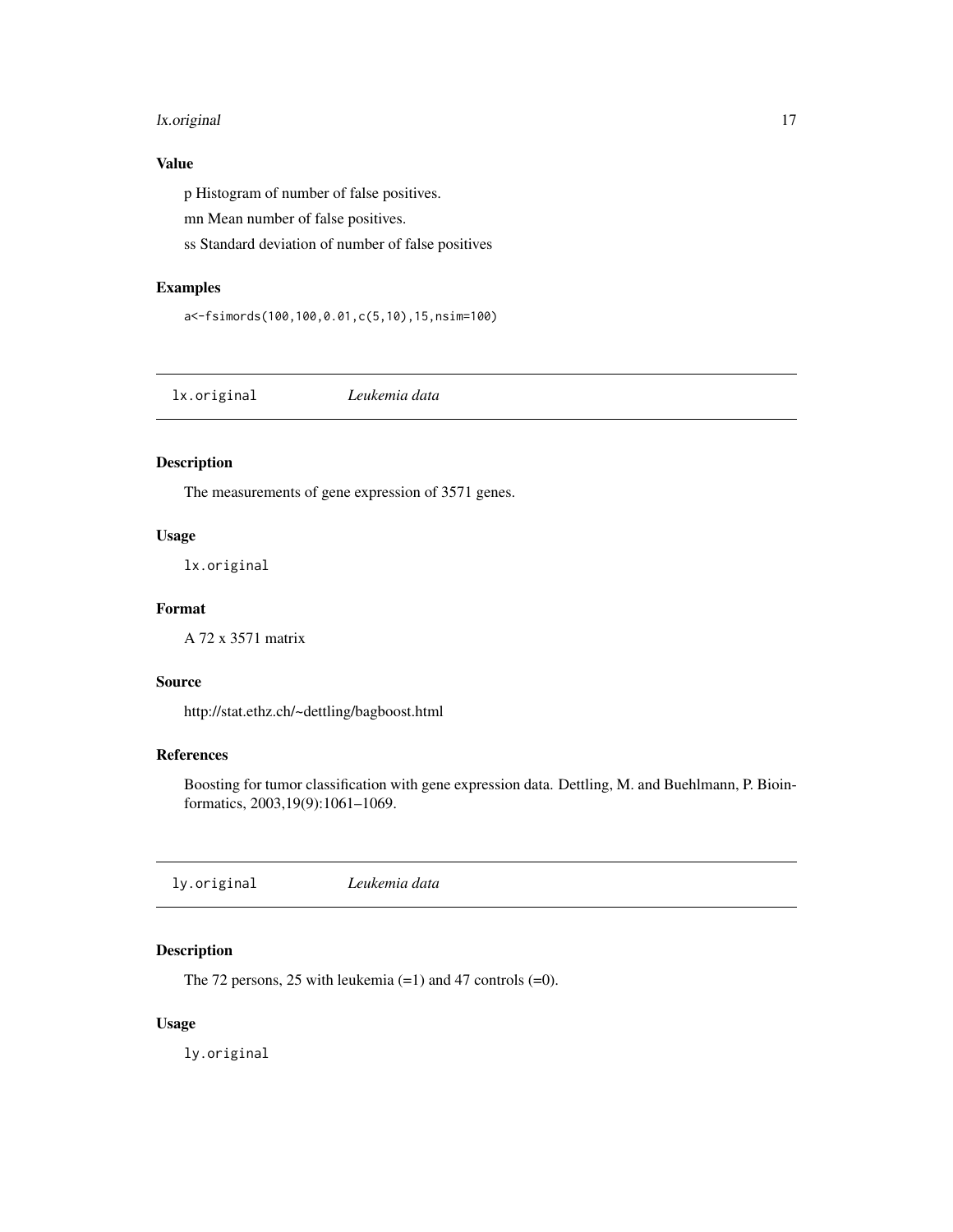# <span id="page-17-0"></span>Format

A column vector of length 72

#### Source

http://stat.ethz.ch/~dettling/bagboost.html

# References

Boosting for tumor classification with gene expression data. Dettling, M. and Buehlmann, P. Bioinformatics, 2003,19(9):1061–1069.

mel-temp *Melbourne minimum temperature*

# Description

The daily minimum temperature in Melbourne for the years 1981-1990.

#### Usage

mel\_temp

# Format

A vector of length 3650

#### Source

https://www.kaggle.com/paulbrabban/daily-minimum-temperatures-in-melbourne

redwine *Redwine data*

# Description

The subjective quality of wine on an integer scale from 1-10 (variable 12) together with 11 physicochemical properties

#### Usage

redwine

#### Format

A matrix of size 1599 x 12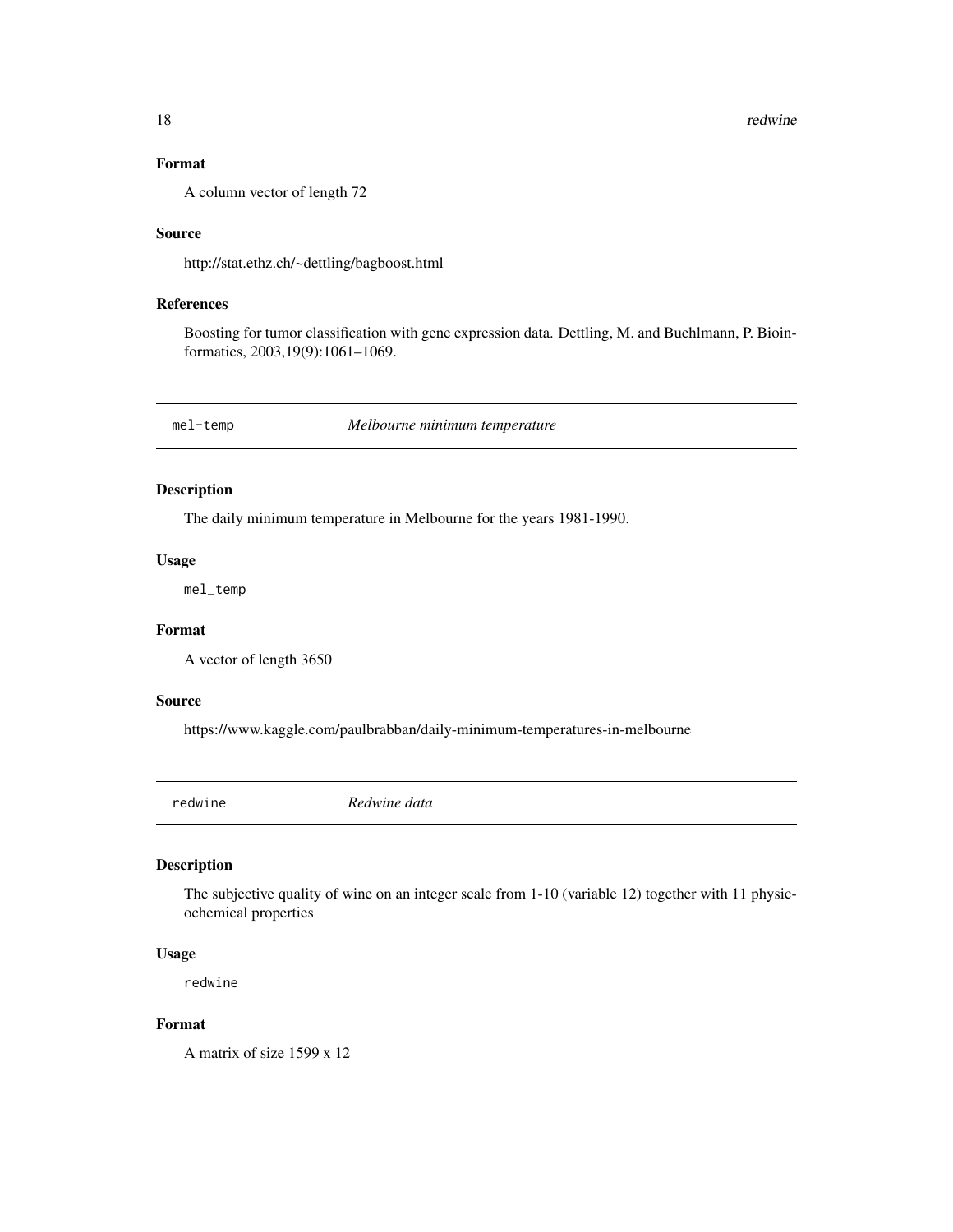#### <span id="page-18-0"></span>snspt to the contract of the contract of the contract of the contract of the contract of the contract of the contract of the contract of the contract of the contract of the contract of the contract of the contract of the c

# Source

https://archive.ics.uci.edu/ml/machine-learning-databases/wine-quality/

# References

Modeling wine preferences by data mining from physicochemical properties, Cortez, P., Cerdeira, A., Almeida, F., Matos, T., and Reis, J., Decision Support Systems, Elsevier, 2009,47(4):547–553.

snspt *Sunspot data*

# Description

The average number of sunspots each month from January 1749 to January 2020: variable 1 year; variable 2, month; variable 3 number of sunspots.

#### Usage

snspt

#### Format

A matrix of size 3253 x 7

# Source

WDC-SILSO, Royal Observatory of Belgium, Brussels